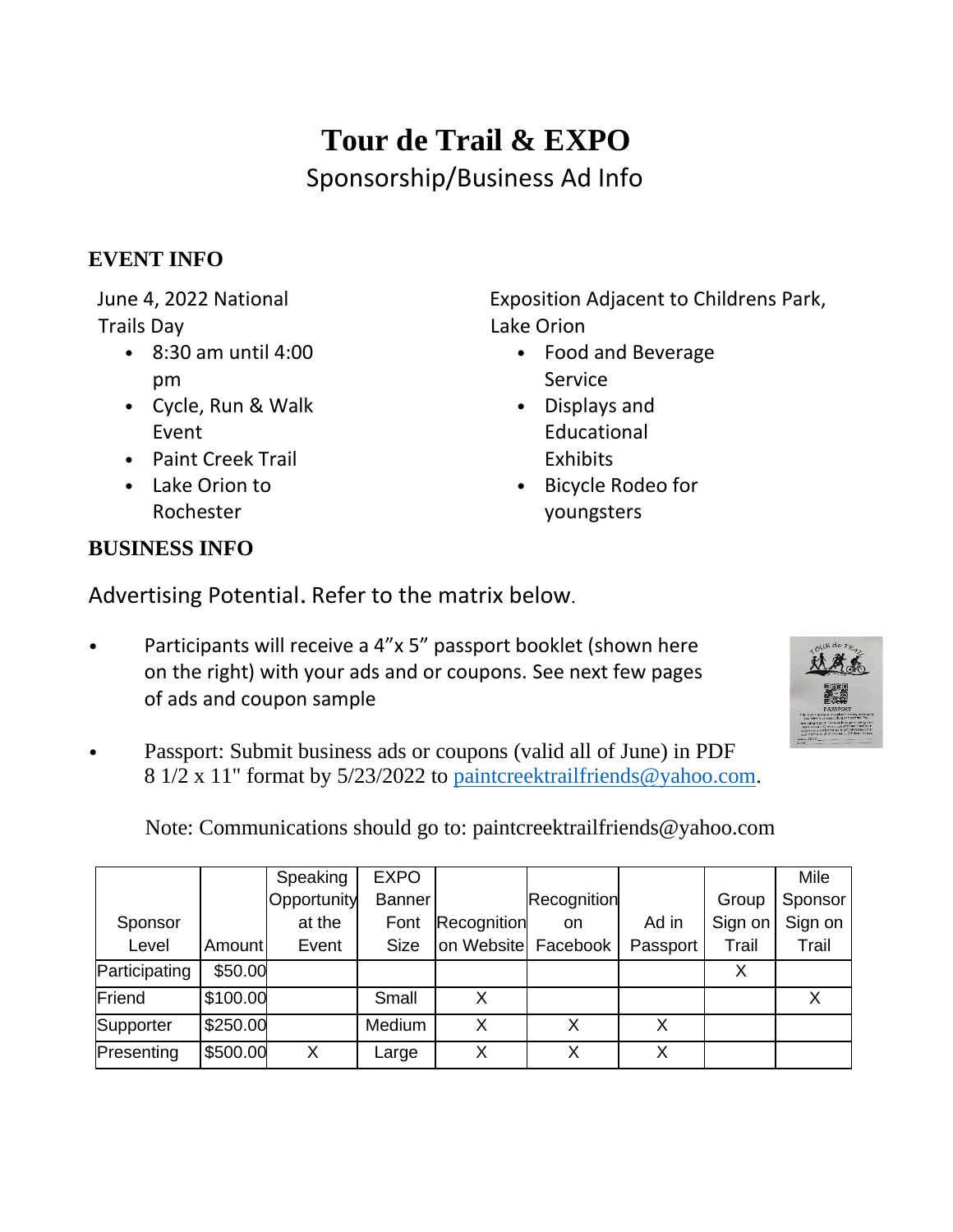







This is your passport to explore the many restaurants and other businesses along and near the Trail.

Take advantage of the valuable coupons during June.

Mark with an (X) as you use each one. Save your receipts to enter a drawing for gift certificate(s) from local merchants of \$200 or more. Details on reverse.

*Name &Tel.# \_\_\_\_\_\_\_\_\_\_\_\_\_\_\_\_\_\_\_\_\_\_\_\_\_\_\_\_\_\_\_\_ email \_\_\_\_\_\_\_\_\_\_\_\_\_\_\_\_\_\_\_\_\_\_\_\_\_\_\_\_\_\_\_\_\_\_\_\_\_\_* 

*Thanks for participating in this year's Tour de Trail in support of the Friends of the Paint Creek Trail.* 

*The Friends organization works with the Paint Creek Trailways Commission on a range of trail improvements and activities. Prior works include the Moutrie Pollinator*

*Garden, bike fix-it stations along the trail and in Lake Orion, water fountains, trail signs, bike racks, lids-forkids, and in contributions to trail-related events.*

## Drawing

*Write your name and contact information on your marked PASSPORT. Then place it along with your receipts in an envelope. Deliver to: Oat Soda, 197 S. Broadway, Lake Orion, MI 48362 by July 9th to enter the drawing.*